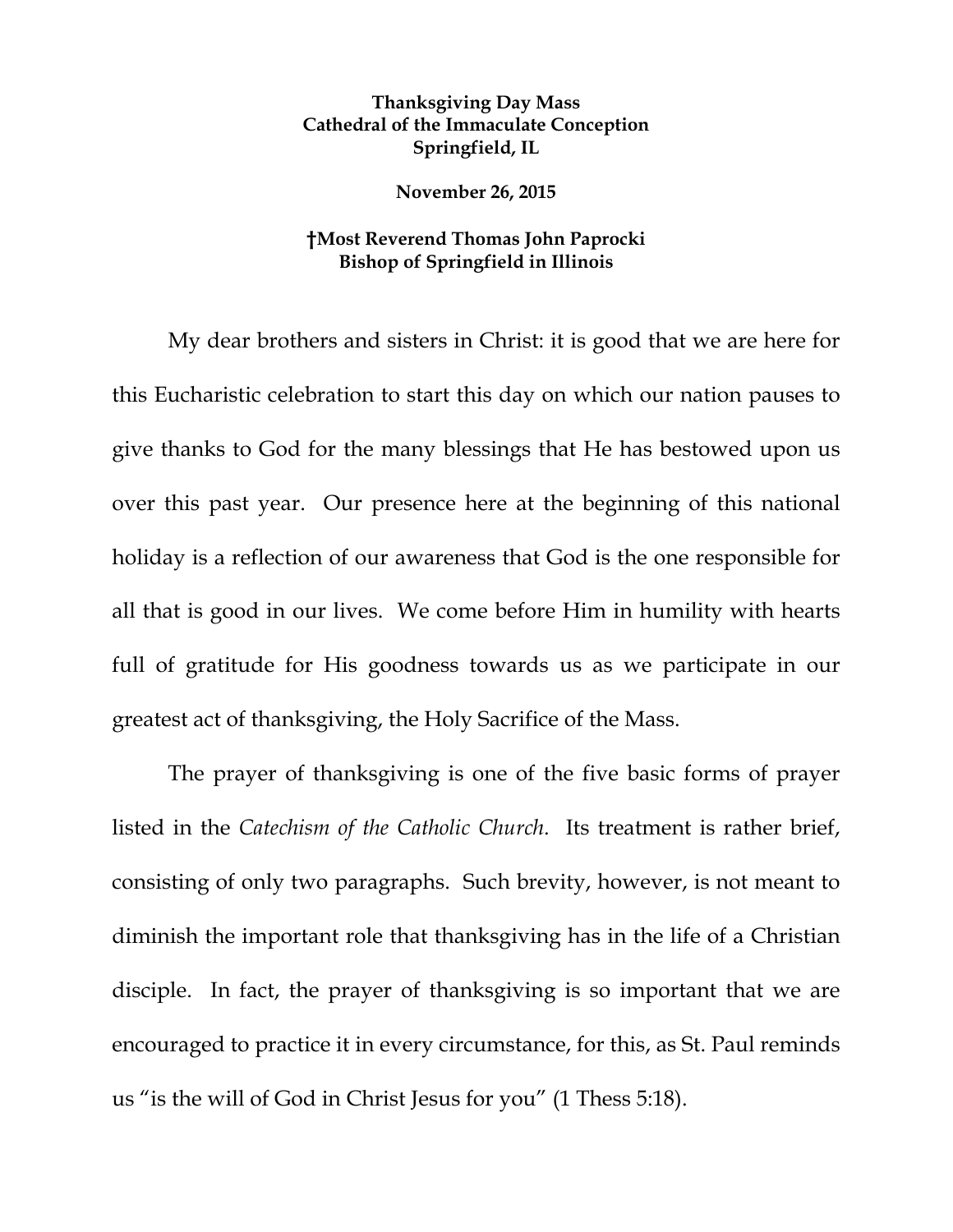On the surface, the encouragement to give thanks in all circumstances seems to be fairly straightforward. In practice, however, it can be quite a challenge. We see this in the Gospel passage that we just heard. In the story of the ten lepers who were cured by Jesus, only one returned to give thanks to Him for what He had done. The story shows how easy it is for us to treat our relationship with Jesus as one of utility or convenience. We are quick to cry out to God for help in our times of need. When He answers those prayers in a positive way, we tend to feel that we no longer have a pressing need for Him and so we go back to life as normal, often forgetting to thank Him for the benefits He has bestowed on us, as seen with the ninety percent of those cured in this passage.

If it is so difficult to give thanks to God when things go our way, how much more difficult is it to thank Him when things do not seem to go our way? Yet, that is precisely what St. Paul encourages us to do – thanking God in *every* circumstance, the good *and* the bad.

Making the prayer of thanksgiving in every circumstance a habitual practice is not just a "fake it until you make it" type of exercise. God does not want us to be inauthentic in our prayers to Him, even if at times we may struggle in feeling as though we are just going through the motions.

2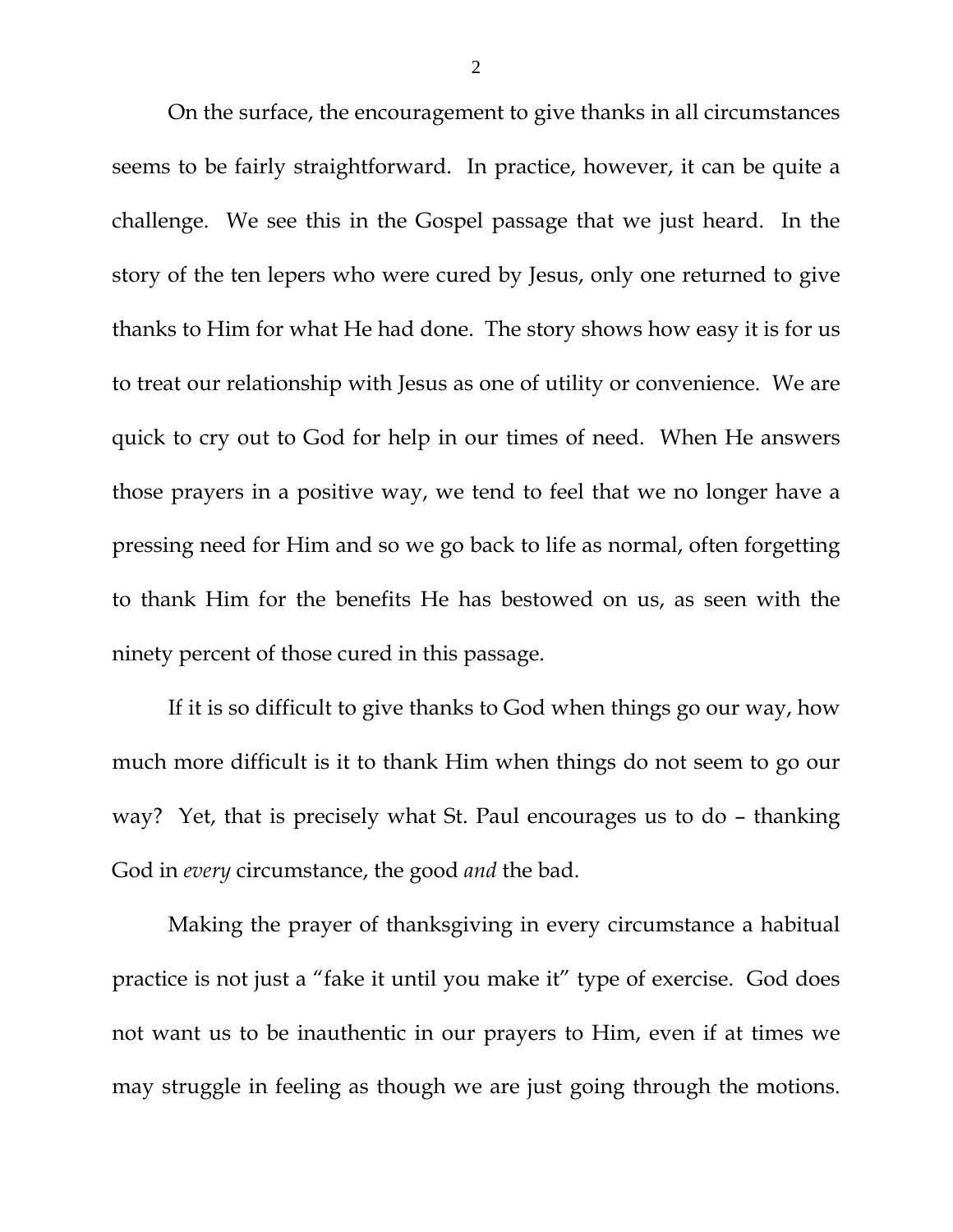What will help us in more easily fulfilling this request to thank God in every circumstance is to foster a supernatural perspective on life.

To have a supernatural perspective is to see "the hand of God in everything that happens to us: both in pleasant and unpleasant things, in times of consolation and in times of sorrow, as in the death of someone we love."<sup>1</sup> Admittedly, this can be a difficult thing to do when we are so accustomed to judging things based on what we see and experience with our physical senses. As Catholics, though, we express our belief in things both "visible and invisible," so we know that there is more to any given situation that what is on the surface.

 In his Message for the upcoming World Day of the Sick next February, Pope Francis offers a helpful insight into approaching those difficult moments in our lives with the eyes of faith. He says the following:

Illness, above all grave illness, always places human existence in crisis and brings with it questions that dig deep. Our first response may at times be one of rebellion: Why has this happened to me? We can feel desperate, thinking that all is lost, that things no longer have meaning…In these situations, faith in God is on the one hand tested, yet at the same time can reveal all of its positive resources. Not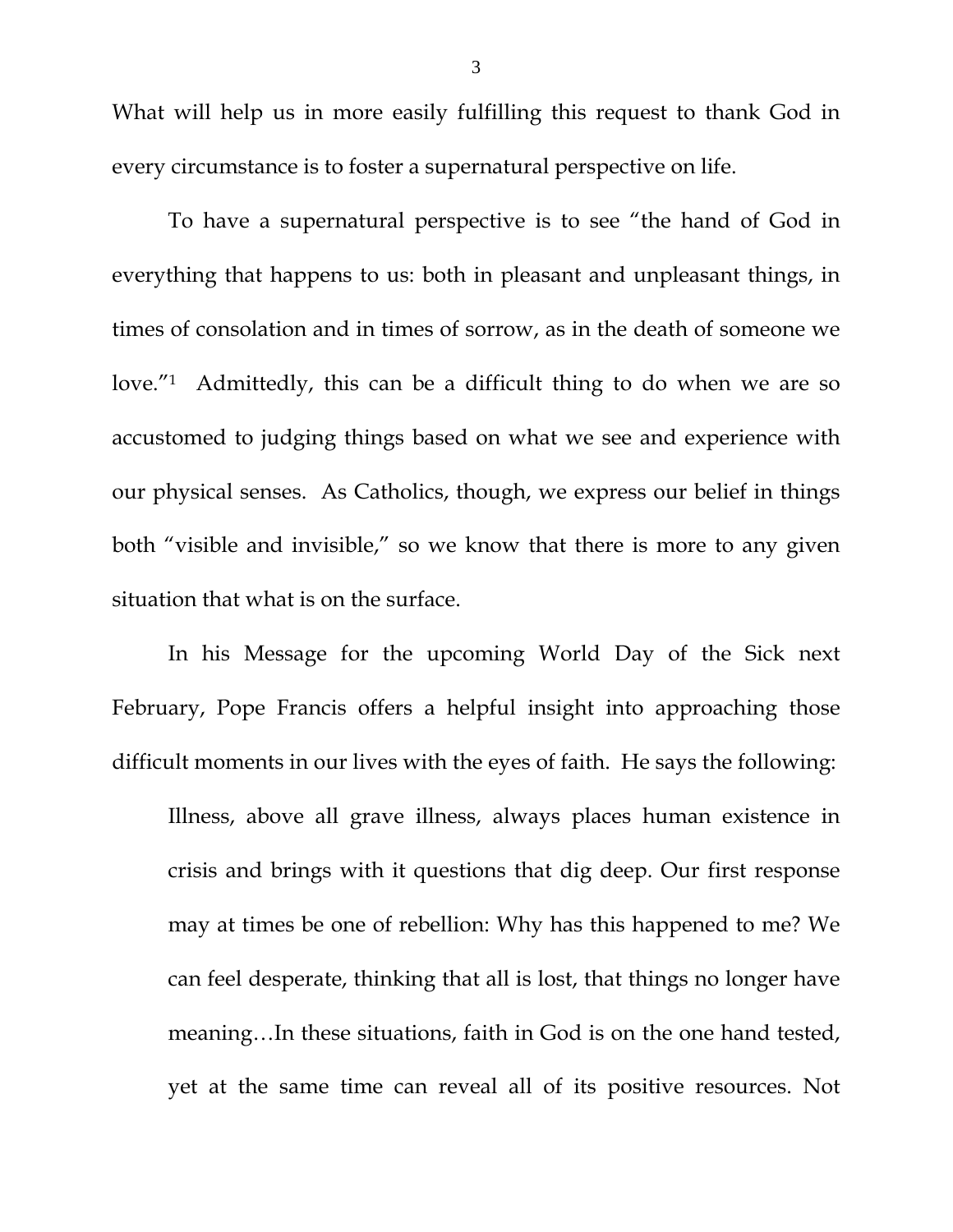because faith makes illness, pain, or the questions which they raise, disappear, but because it offers a key by which we can discover the deepest meaning of what we are experiencing; a key that helps us to see how illness can be the way to draw nearer to Jesus who walks at our side, weighed down by the Cross.2

Whether it is illness, disappointment, failure, or any sort of negative experience that we face, we are invited to pause and remind ourselves to look at the situation through the eyes of faith which can bring us hope in an otherwise bleak situation.

 In our second reading, St. Paul reminds us of an important truth that will serve to strengthen us in developing this supernatural outlook. He says that God "will keep you firm to the end, irreproachable on the day of our Lord Jesus Christ. God is faithful, and by him you were called to fellowship with his Son, Jesus Christ our Lord"(1 Corinthians 1:8-9). If we see God as a loving Father, we will trust there will never be a situation in which He will not provide us with the grace necessary to endure and overcome whatever trial we may face (cf. 1 Corinthians 10:13).

 These and other words handed down to us from St. Paul are not just pious words. Rather, they are an expression of his lived experience of

4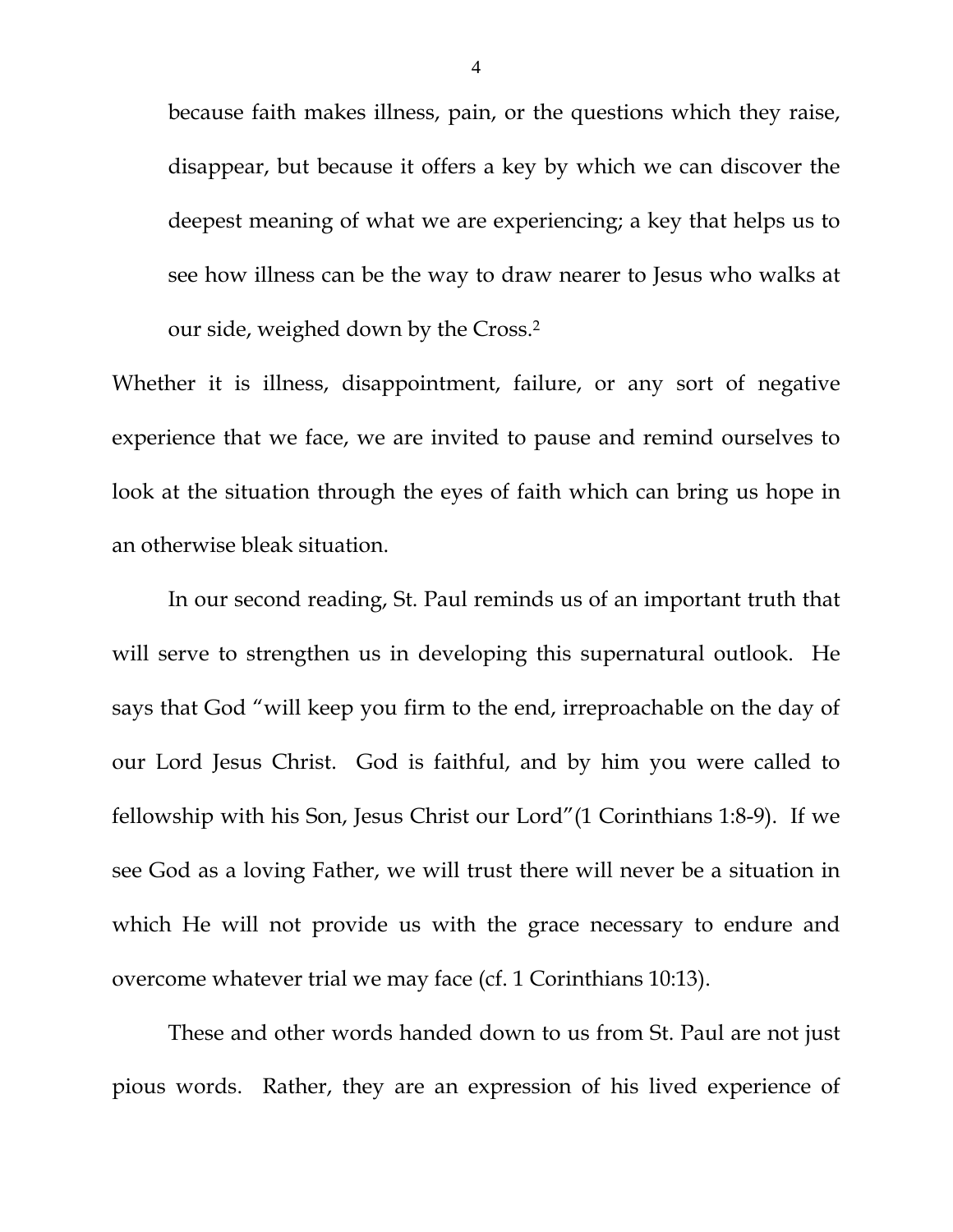having Christ in His life. He faced many trials and sufferings, yet he always maintained that supernatural outlook. Because of that, he was able to put into practice his recommendation to give thanks in every circumstance. We too are called to foster that outlook which believes with a firm faith that the Lord who loves us so much is always close to us, even when our feelings and senses tell us differently. If we truly believe that, how can we not give Him thanks in every circumstance, for we know, as St. Paul says, "that all things work for good for those who love God" (Romans 8:28).

 As we spend this day reflecting on our blessings, let us also call to mind the struggles that we have encountered over the past year. May we not neglect to add them to our prayer of thanksgiving, trusting that God, in His loving care for us, wants to use even those things to unite us more closely to Him and one another. Even if it feels a little foreign to us, doing this will be a step in fostering that supernatural outlook on life which we are all called to have as we continue our journey through this "veil of tears" on our way to the glory of the Resurrection in Heaven.

May God give us this grace. Amen.

5